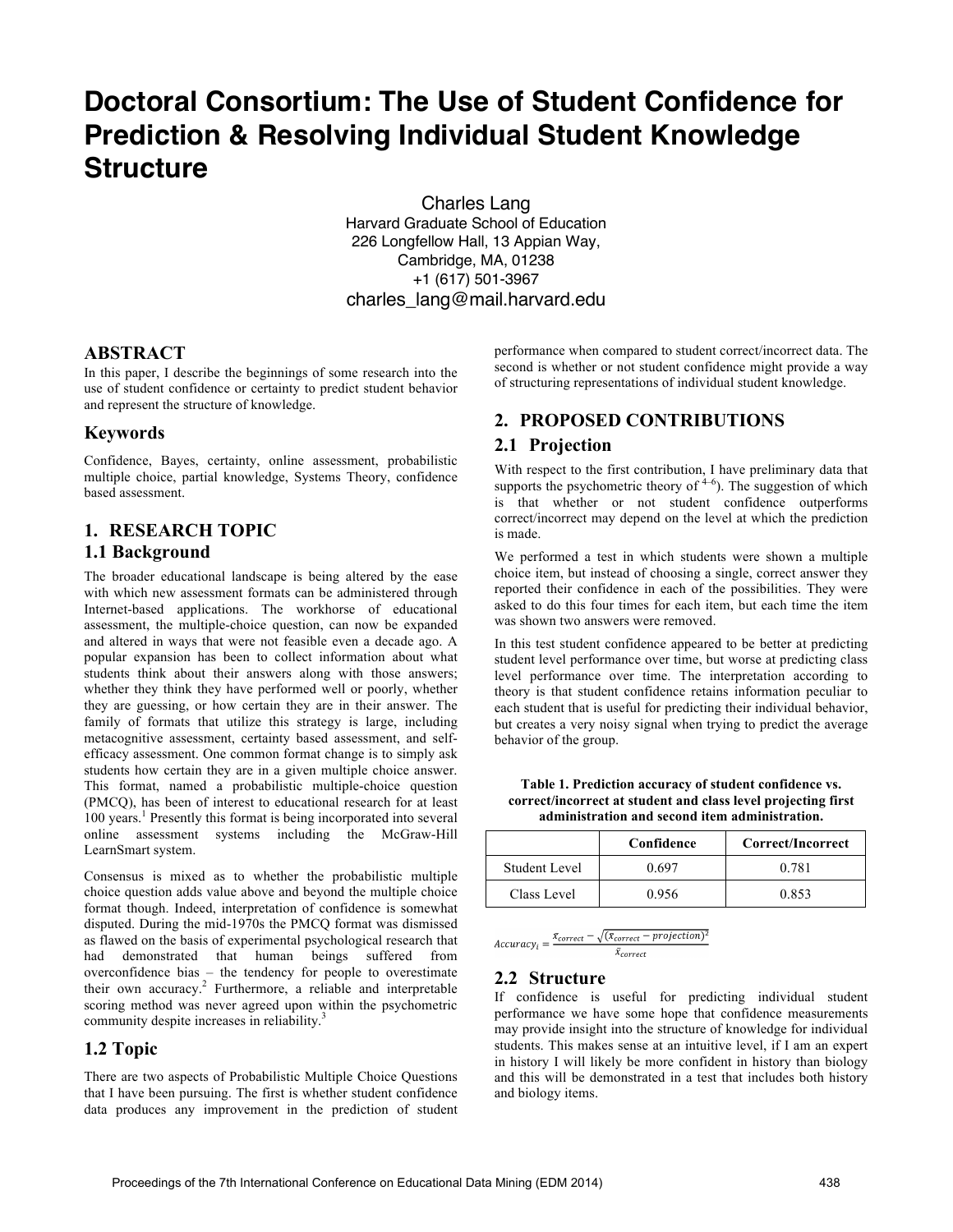But simply plotting out confidence levels seems to provide only a gross relationship and does not tell us the relationship between domains or topic or skills. For example, we can use a rudimentary social network analysis to map out items on a test according to a student's confidence in the correct answer. Edges represent the difference in confidence between different items and nodes represent items the image is iteratively resolved so that all nodes are the correct distance from each other but the structure is not necessarily meaningful:



**Figure 1. Social Network Analysis of one student's confidence in test items. History items are in black and biology items are in grey.** 

These structures seem to hint at something, but it isn't clear how to interpret the clustering. In an effort to bring structure to these diagrams I have developed an algorithm based on the Cognitive Bayesian work of Griffiths and Tennenbaum.<sup>7</sup>

#### **2.3 Prediction**

The fundamental idea behind applications of Bayes Theorem to people's thinking such as Decision Theory<sup>8</sup> and Cognitive Bayes  $7.9$  is to change the vantage at which it is applied. For example, instead of conditioning on the situation from the perspective of a researcher or an assessor (e.g. – the probability of the student being correct given the item) we condition on the situation from the perspective of the person being assessed (e.g. – what is her hypothesis, and on what data is she conditioning). For example, if we were studying a student as they answer the following item:

Koalas are:

| A. Carnivores       |
|---------------------|
| <b>B.</b> Omnivores |
| C. Herbivores       |
| D. Calmivores       |

We could devise a model for the way they approach each answer A, B, C & D:



In this model students weigh the likelihood of the data they have on hand against their prior beliefs, and as more data are presented, they are able to update those beliefs. For example, we might show a student pictures of koalas and every time we revealed a new picture we asked the student whether she thought the koala was a herbivore. We could model the process of the student's opinion as a Bayesian process where each new picture was a datum that changed the likelihood, generated a posterior and then that posterior became the new prior. This formalization is analogous to Snow's separation of internal and external factors: the internal factors are represented by the prior probability and the external factors are represented by the likelihood. The process whereby new data is incorporated into the prior is called Bayesian updating. Essentially, this allows us to directly account for different sources of data in a dynamic fashion, with the final iteration being the best estimate of student knowledge, accounting for external factors. The updating idea underlies features of Decision Theory and Cognitive Bayes, and is used in the classic student knowledge-tracing algorithm BKT. Where Decision Theory and Cognitive Bayes part ways though, is over the efficiency of that updating mechanism.

The Decision Theorist will assume that updating is efficient or *rational* <sup>10</sup> and that there is error in the individual's reporting of her posterior. Decision Theoretic questions tend to be along the lines of "Do financial analysts make rational decisions about market conditions?" The Cognitive Bayesian, however, presumes the individual can state his own posterior probability accurately, but that the incorporation of new information is rarely performed efficiently. Data may not be attended to, nor may they be wholly incorporated into a person's beliefs. A Cognitive Bayesian question tends to be drawn more from experimental psychology, asking questions such as "How do the following conditions impact peoples' prior probability in a specific task?"

The bottom line for the purposes of bringing structure to individual student confidence data is that the Cognitive Bayesian Model splits student confidence in two: the prior (what the student brought to the test inside their head) and the likelihood (the way the student is weighting new data during the test). This rudimentary but important categorization can be mapped onto the work of Snow  $11$  who conceived of student goal driven behavior as the interface between internal factors (cognitive, conative affective) and external factors (demand, opportunity). Ostensibly Snow's internal factors are represented by the prior probability, the posterior is the student behavior and the likelihood is how the student is mediating external factors.



**Figure 2. Snow's conception of the interface between internal (person) and external (situation) factors.**

To investigate whether this algorithm is worth anything we plan to compare it to BKT and a variant of BKT developed by Wang &  $H$ effernan<sup>12</sup> that has been successfully used in predicting partial